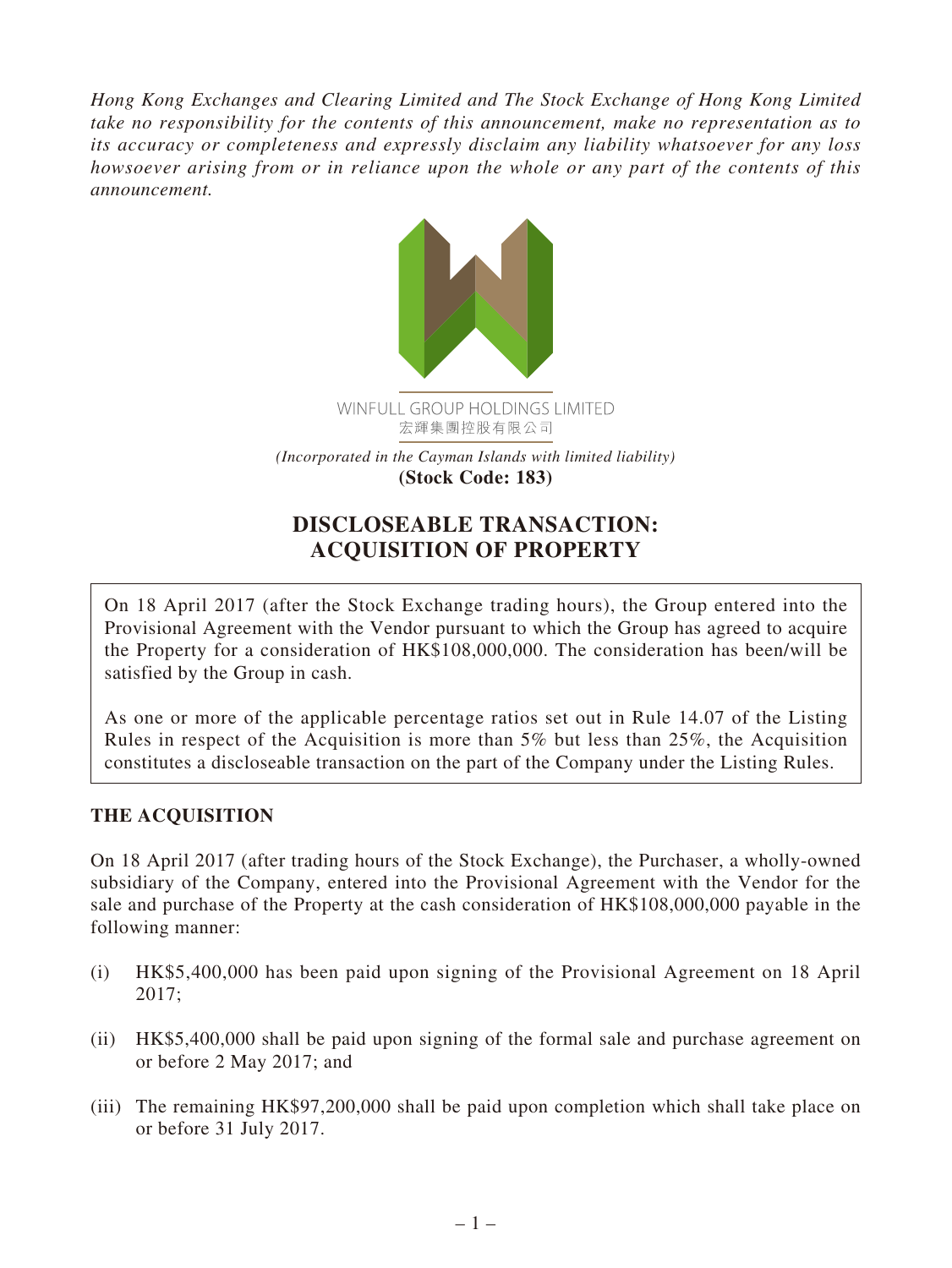The consideration for the Acquisition is HK\$108,000,000 which was arrived at after arm's length negotiation between the parties to the Provisional Agreement through estate agent and has been/will be satisfied by internal resources of the Group.

To the best knowledge, information and belief of the Directors after having made all reasonable enquiries, the Vendor is an investment holding company and together with its ultimate beneficial owner(s) are third parties independent of and not connected with the Company and any of its connected persons within the meaning of the Listing Rules. The Vendor confirms that it and its associates (as defined under the Listing Rules) do not hold any shares or equity interests, whether directly or indirectly, in the Share capital of the Company.

To the best information, knowledge and belief of the Directors, the Property were leased by the Vendors and the total rental income derived from the Property in the two financial years immediately preceding the date of the Provisional Agreement amounted to approximately HK\$2,284,000 and HK\$2,406,000 for the two years ended 30 June 2015 and 2016 respectively. The after tax income (assuming a profit tax rate of 16.5% and without any expenses) derived from the Property would be amounted to approximately HK\$1,907,000 and HK\$2,009,000 for the two years ended 30 June 2015 and 2016 respectively.

#### **REASONS FOR THE ACQUISITION**

The Group is principally engaged in property investment and trading and property development and provision of renovation services.

The Directors are optimistic about the prospect of the Hong Kong office market. The Directors considered that the Acquisition represents an investment opportunity in Hong Kong office market and the Group will benefit from the long term appreciation of the price in commercial offices in Hong Kong.

The Property is situated in an office building in Hong Kong's prime commercial district with a gross area of 7,303 square feet. After Completion, the Board intends to lease out the Property which will provide future stable income for the Group. The terms of the Provisional Agreement were determined on normal commercial terms through arm's length negotiation with the parties. The Directors consider the terms of the Provisional Agreement (including the consideration) are fair and reasonable and in the interest of the Company and the Shareholders as a whole.

#### **LISTING RULES IMPLICATION**

As one or more of the applicable percentage ratios set out in Rule 14.07 of the Listing Rules in respect of the Acquisitions is more than 5% but less than 25%, the Acquisition constitutes a discloseable transaction on the part of the Company under the Listing Rules.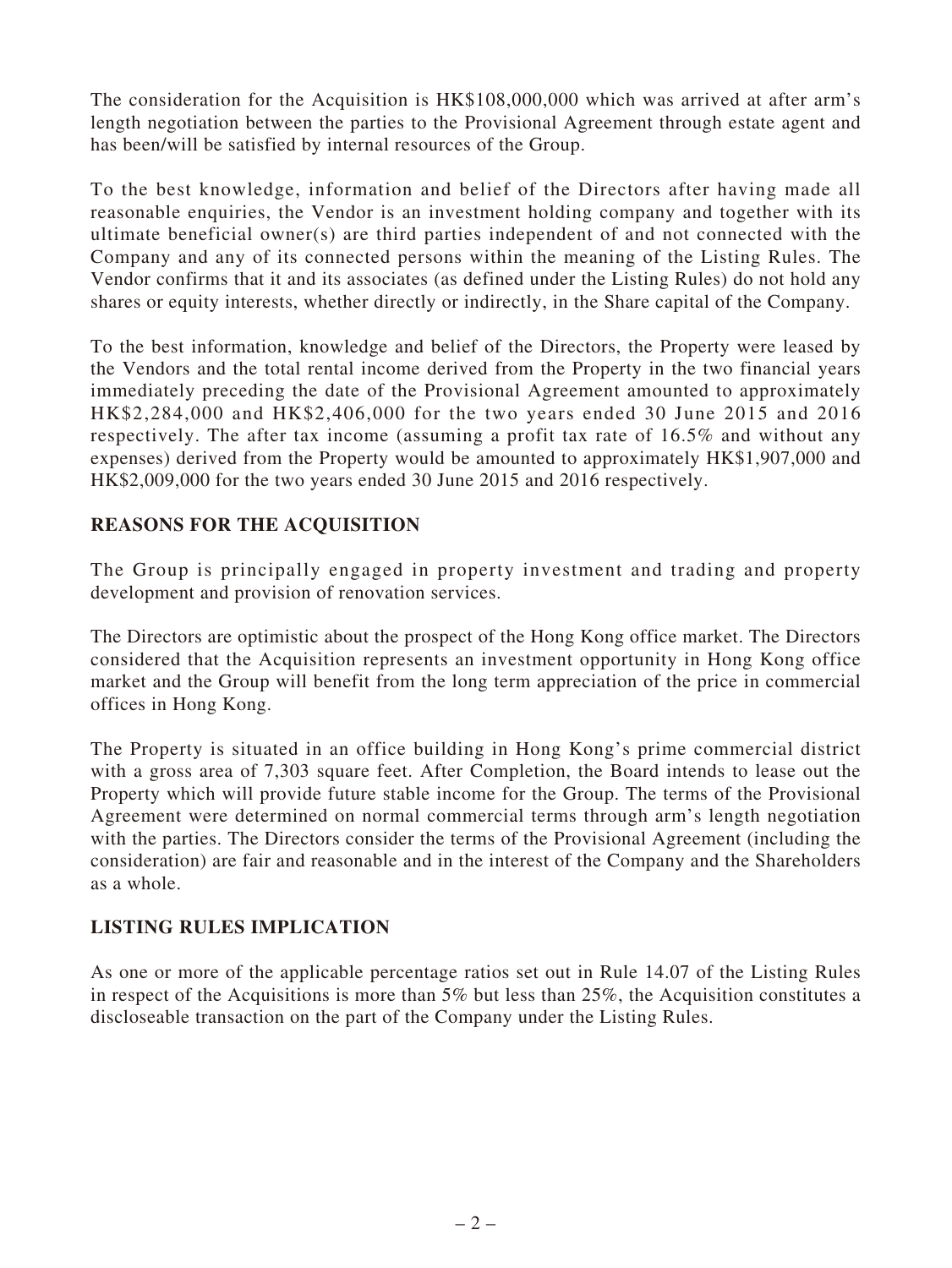## **DEFINITIONS**

In this announcement, the following expressions have the meanings set out below unless the context requires otherwise.

| "Acquisition"           | the proposed acquisition of the Property by the Purchaser<br>pursuant to the Provisional Agreement                                                                                   |
|-------------------------|--------------------------------------------------------------------------------------------------------------------------------------------------------------------------------------|
| "Board"                 | board of Directors                                                                                                                                                                   |
| "Company"               | Winfull Group Holdings Limited, a company incorporated in<br>the Cayman Islands with limited liability and whose issued<br>Shares are listed on the main board of the Stock Exchange |
| "Completion"            | the completion of the Acquisition in accordance with the<br>terms and conditions of the Provisional Agreement                                                                        |
| "Directors"             | the directors of the Company                                                                                                                                                         |
| "Group"                 | the Company and its subsidiaries                                                                                                                                                     |
| "Hong Kong"             | the Hong Kong Special Administrative Region of the<br>People's Republic of China                                                                                                     |
| "Listing Rules"         | the Rules Governing the Listing of Securities on the Stock<br>Exchange                                                                                                               |
| "Property"              | 15/F, Far East Consortium Building, No. 121 Des Voeux<br>Road Central, Hong Kong                                                                                                     |
| "Provisional Agreement" | the provisional sale and purchase agreement dated 18 April<br>2017 and entered into between the Purchaser and the Vendor<br>in relation to the acquisition of the Property           |
| "Purchaser"             | Monilea Limited, a company incorporated in the British<br>Virgin Islands with limited liability and a wholly owned<br>subsidiary of the Company                                      |
| "Share $(s)$ "          | ordinary share(s) of $HK$0.01$ each in the share capital of the<br>Company                                                                                                           |
| "Shareholder(s)"        | holder(s) of the Shares                                                                                                                                                              |
| "Stock Exchange"        | The Stock Exchange of Hong Kong Limited                                                                                                                                              |
| "Vendor"                | Winkit Development Limited, a company incorporated in<br>Hong Kong with limited liability                                                                                            |